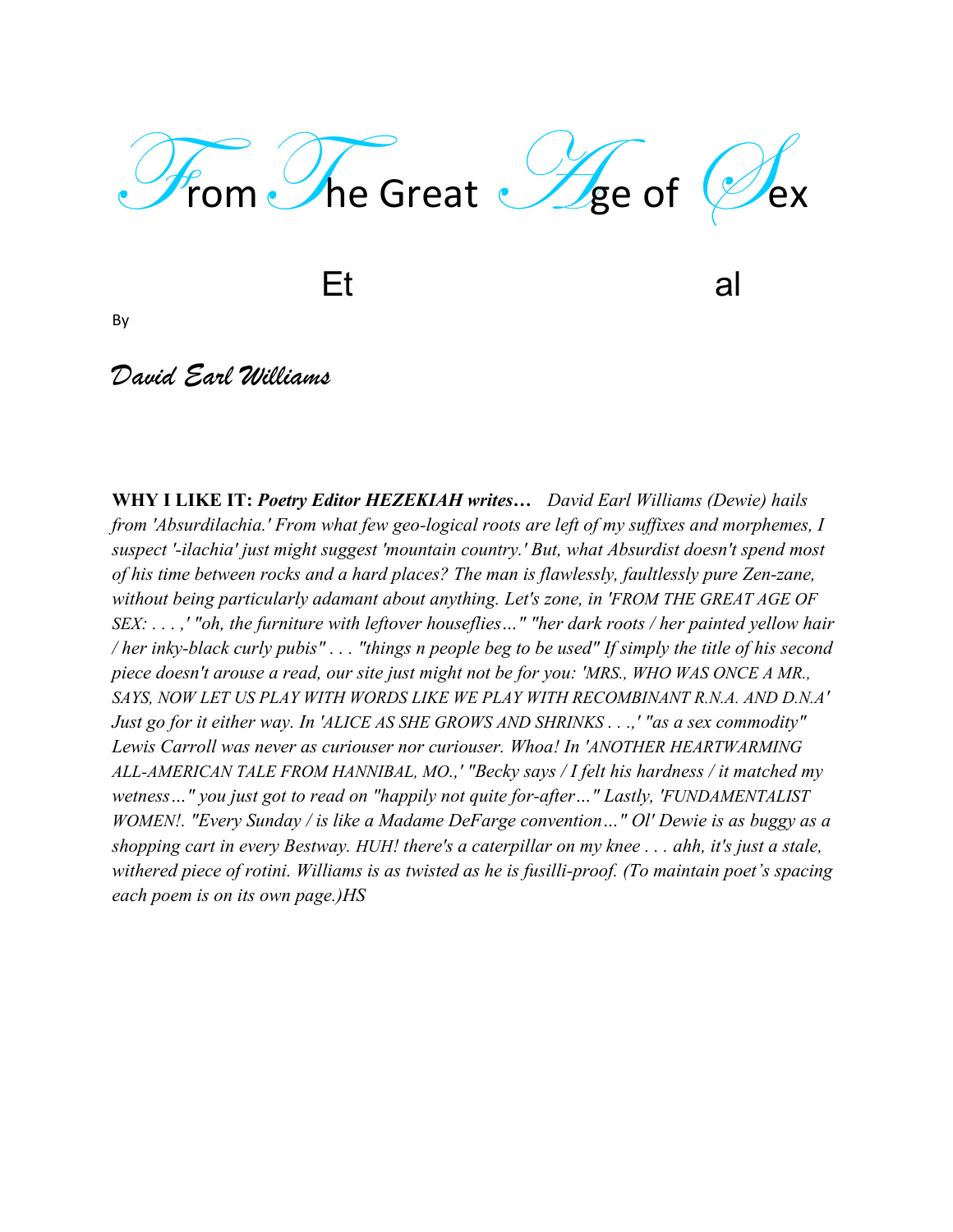## FROM THE GREAT AGE OF SEX: EVERYBODY LIVES HERE ONE NIGHT AT A TIME

dear old ocean of moonoxide something… dear old potted gas meter n keys… oh, the furniture with leftover houseflies… oh, the cold yellow kitchen with the bare light bulb dangling in the one a. m. darkness…

her dark roots her painted yellow hair her inky-black curly pubis seems even bigger bigger n bushier in contrast

over there that's the pillow of blindness… of forgetting and forgiveness…

things n people beg to be used lips pucker to be licked n kissed by night wandering tourists like these two loose pennies… Harriette n Hairier out at midnight for a prowl before they are sold each to the lowest bidder… each other

unhook the brassiere staunch the wound with the wounded… comfort the lonely with the lonelier…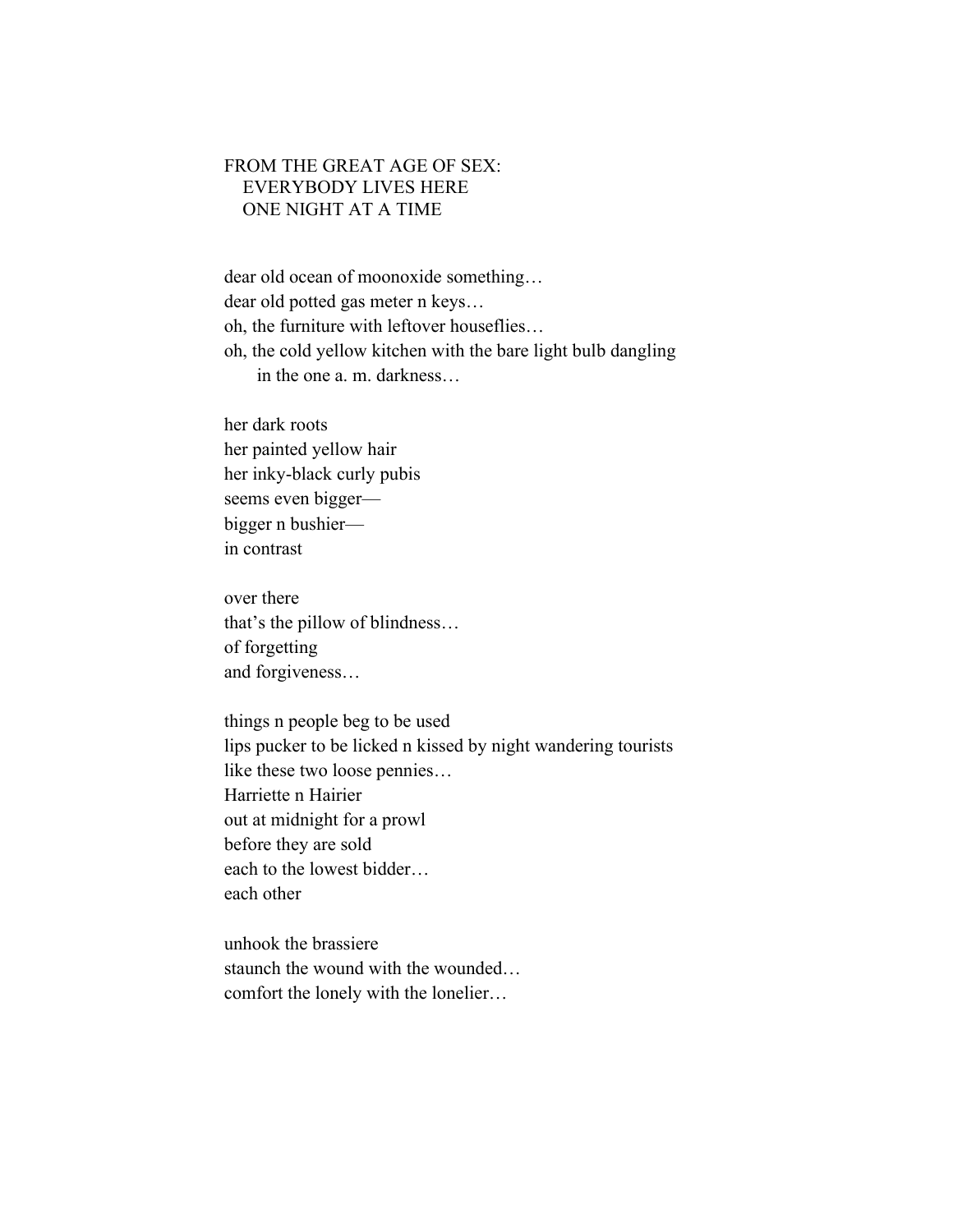mouth to mouth resuscitate prick cunt tongue lips skin when you are unholied and maybe even alive return key to front desk or landlord… return to spouses— one /or both of you /or none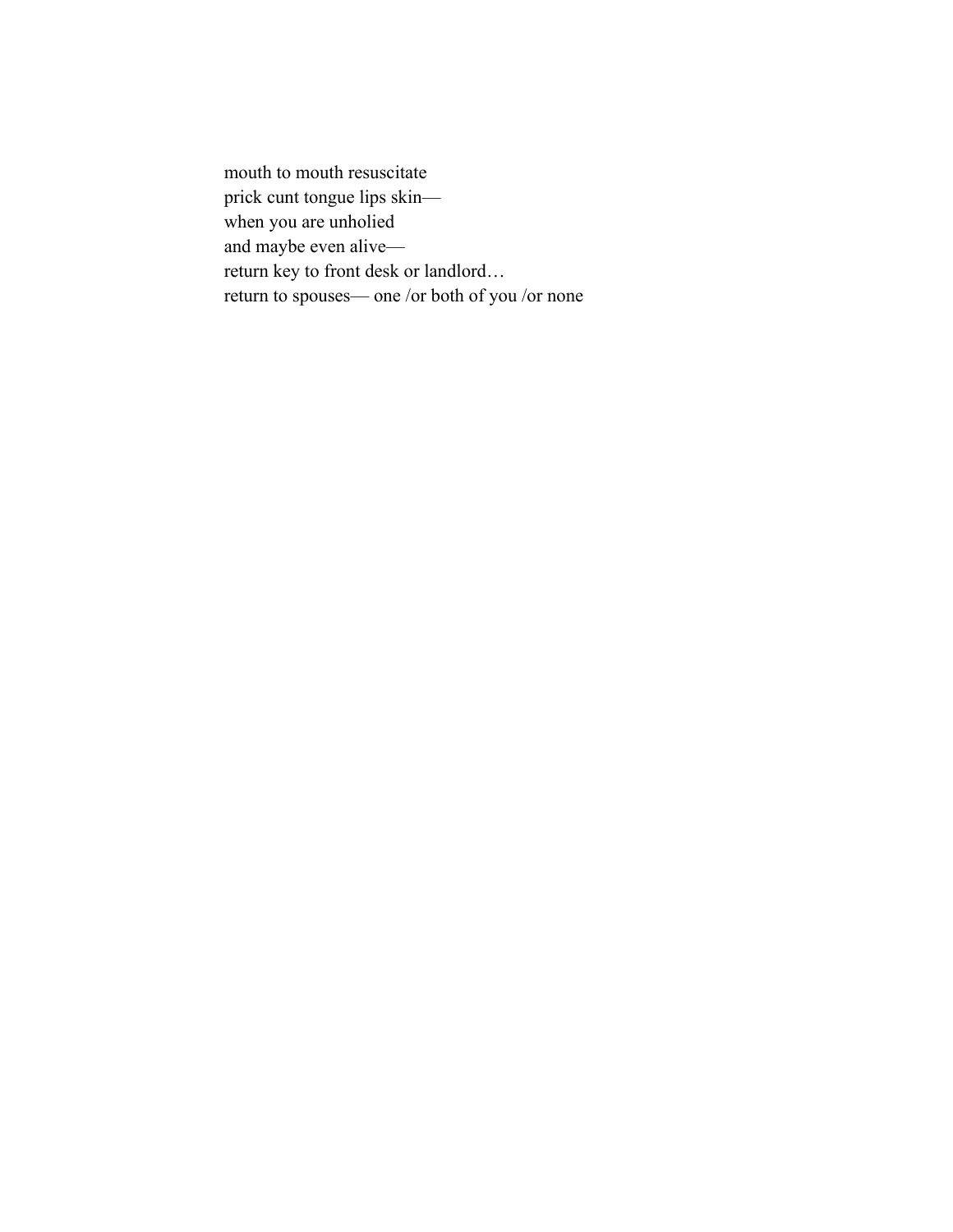## MRS., WHO WAS ONCE A MR. SAYS, NOW LET US PLAY WITH WORDS LIKE WE HOPE TO ONE DAY PLAY WITH RECOMBINANT R.N.A. AND D.N.A.

and here is a little list of the deeply-human-weird:

growing-up-dictator growing-up-sister's-death growing-up-grandmother-raised growing-up-architectural growing-up-The-Revolution growing-up-divorce-dichotomy-destiny i am writing on this page i have attempted to pierce the cloudy business the shape shifting business one — among a number of ones i — a little one — don't you worry i'm clear about that — 8 billion — 8 billions and more and counting — an insignificant #, that's me and i do not apologize a # of #-less tales a # of alchemies a # of countries a # of legends a # of loves, and kinds of loves a # of Emperors, immortalities, kinds of worship n wash-up a # of surfings, a # of shoppings, a # of babies, family strictures, binds that tie kissed by iron suspect by blood i have lived in this house i have slept in this bed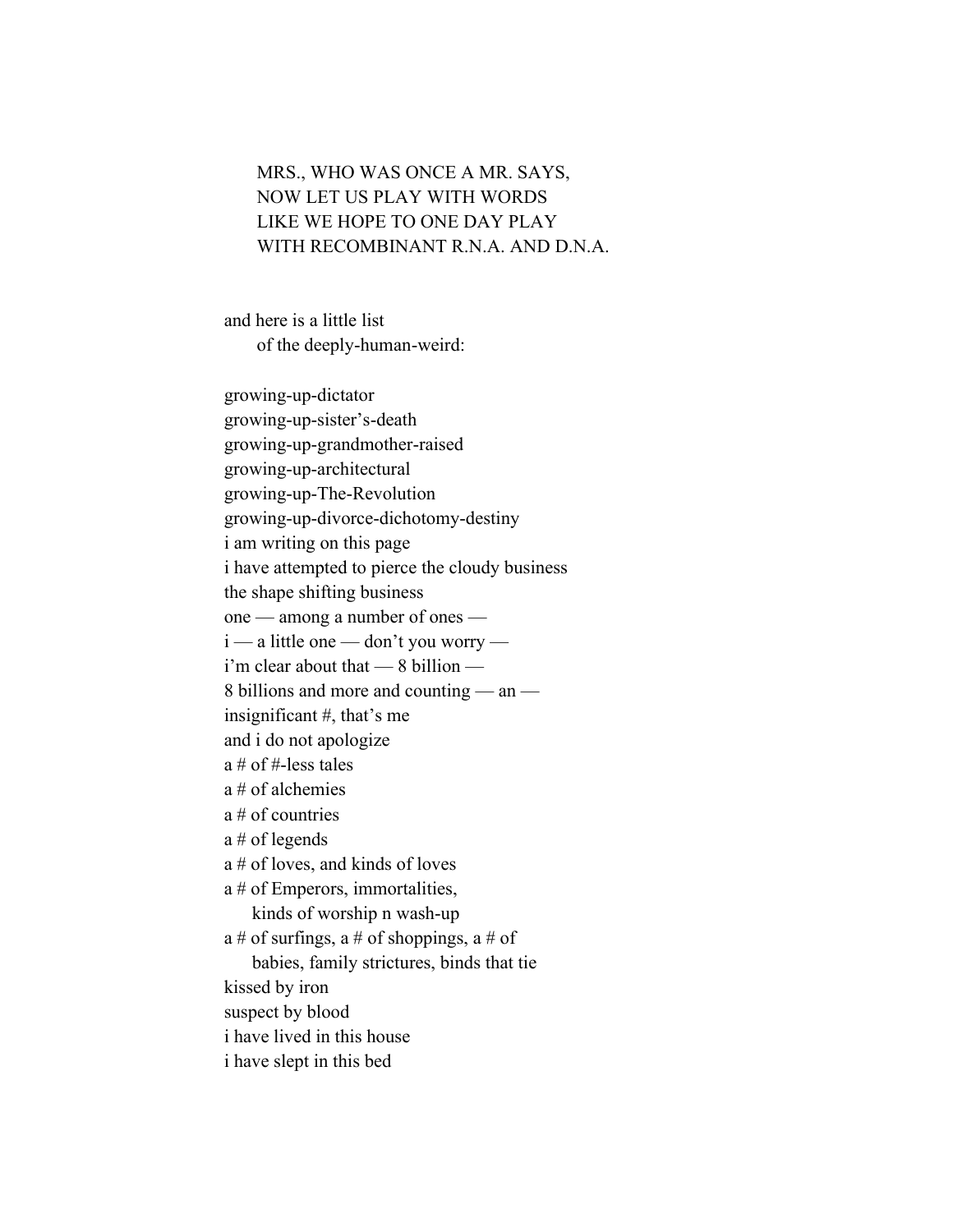and as for the rest… i'd just be guessing

and maybe serving myself…

so let's just say this…

Five dollars is a God in a little knot of sign.

A picture is an egg with a shell made of light.

A number is an argument nestled in its knitted nest.

Color is a coat that is worn by outlines.

Answers are a crib where you can rock the guilty alongside the innocent.

…the wind blows, the sun burns… my face between your hands…

i don't recognize where i am …i'm lost and i don't understand where i've been exactly …and honestly

I don't think I know what I think I'm doing… except talking talking talking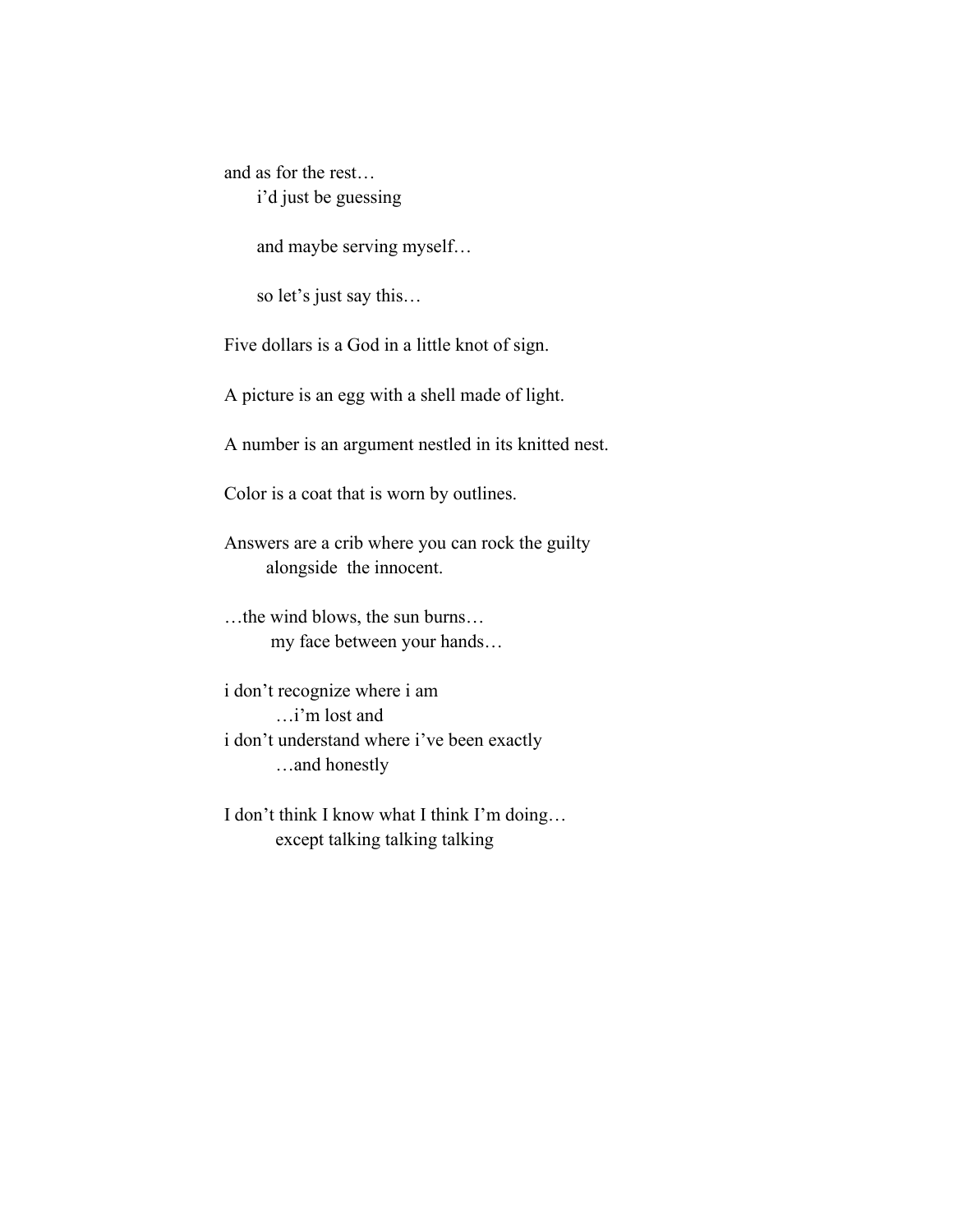## ANOTHER HEARTWARMING ALL-AMERICAN TALE FROM HANNIBAL, MO.

Tom says, I touched her tongue with mine…

and Becky says, or maybe it was vice-a-versa…

and Tom says, I tasted her lipstick inhaled her perfume…

and Becky says, I felt his chest against my breasts his arms round me I pressed against him/ and I opened…

and Tom says, I felt my erection against her…

and Becky says, I was wet…

and/ in the end/ the tide rolled in and it rolled in and it rolled in/ and/ a thousand hundreds of beautiful butterflies flew out of the head of Tom's penis all in a fluttering rush and Becky caught them all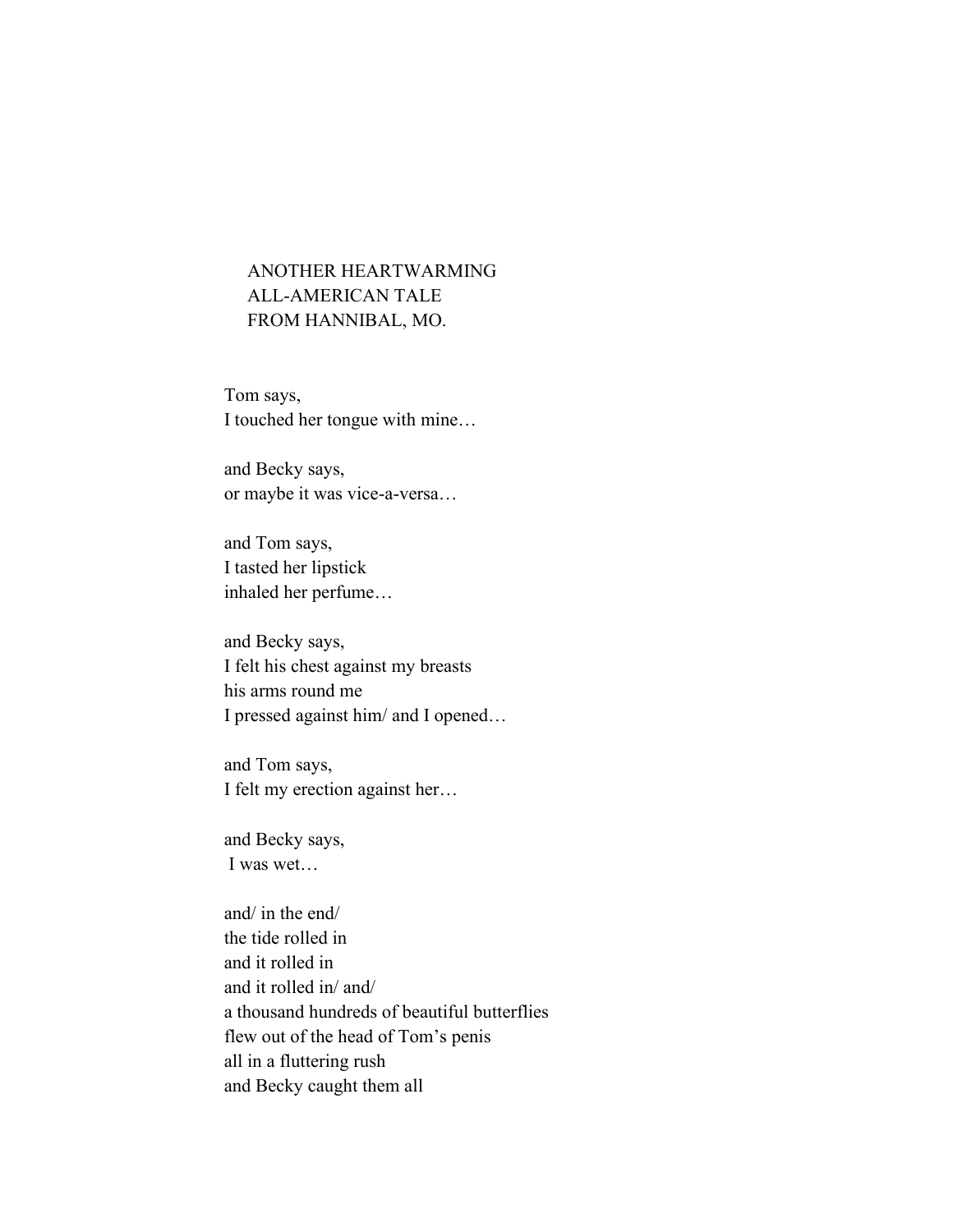ev-er-y one in her amazing net…

 And later on that enchanted Sunday evening Tom carries Becky to "Mark Twain's Fried Chicken"in his sky blue 19-64 Ford Mustang convertible…and then the baby comes And then they found "Mark Twain's Fried Frog's Legs" conveniently located "right next door" to "Mark Twain's Tires"And they live in Hannibal, Mo. for a happily forever after time until the happily forevers end…or begin to end…

 Then Huck comes home from VietNam worse for the wear with that wild broken look on his face and the steel in his leg and the limp N then Jim comes home, too, missing both middle fingers so he can hardly express himself, he jokes —And he comes home from the first AND the second civil war all at once just wanting to fuck it all and be done , finally, somehow, to make his own separate peace or truce or whatever you want to call it, says Jim And so they all move in together/ happily/ what else can they do?/ the world is SO fucked up/ and so it's not quite happily/ what can you do?/ because nobody really is happy And they all move in together but with no promises of forever-afters to each other —at least there's that!/ and so there's no lies…no lies…at the beginning…

And then come more babies "One for each plus two for Tom" says Becky

And then she writes a famous book about it about it all/ alllll about "Mark Twain's Mobile Homes & Trailer Park"/ and all the goin's on up in there where'st they all live together except she's changed the name — and it's mostly all about them/ Becky and her 3 men Tom Huck Jim and their goin's on and the kids and some of the hangers rounds and with everybody's outraged Aunties and the Mayor n Injun Joe N the guy that ran the "Mark Twain's Funeral Home & All-American Fun Center" who Becky just made up out of whole cloth

 N then the boys just up n get the wanderlust— real bad like they're Mormons from just up the road at Nauvoo itchin' for the promised land and they finally leave/ just leave Becky n their kids and hitch a ride to San Francisco "to be free" n happy n to put flowers in their hair n they try to make it up a little by sending postcards n spare change to Becky who's trapped with the kids /but only "because she chooses it", they say, "Why, she could leave the kids with an Auntie couldn't she?...If she wanted to/ to be free?..."All that unhappiness can't be good for the kids…"they tell each other n Tom says "She could still get a man to paint her fence, if she wanted…" — "I know I could!" he says n laughs — n they all 3 laugh n all their new friends…

N all of it's because of— Becky says, "...they're being queer for one another!"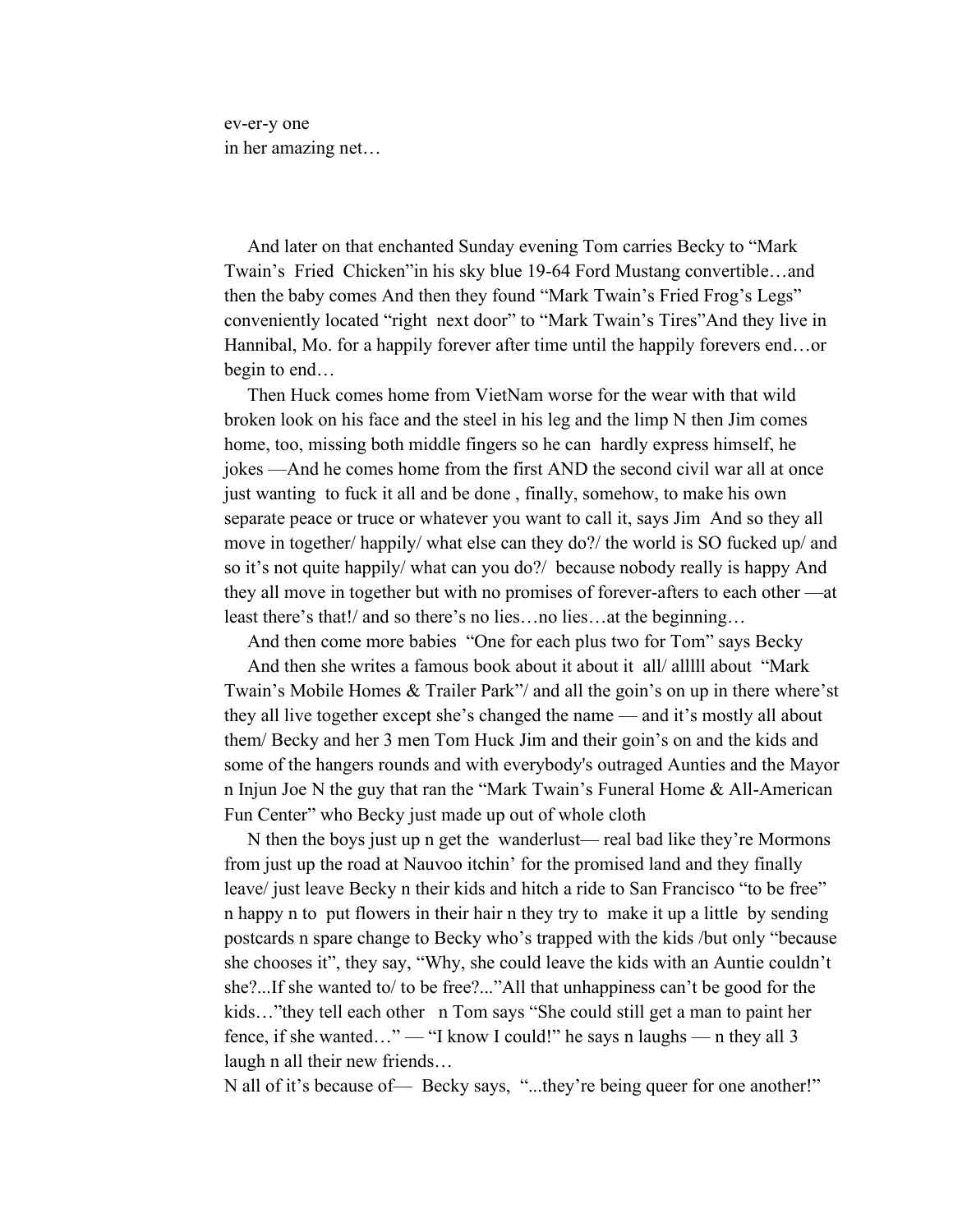and she says it that way because it's 1971 were she's standing when she says it/ and because she is still young n a woman being left with 4 children to support/ and that is how they spoke in historical times/ as unenlightened and fearsome n feral as they were with their lives crashing all around n on top of them n not enough help or \$ and that/ is yet another story/ something like the Dean and Caroline and Kerouac/ plus Bob Kaufman stories…

All mixed up further ON down THE ROAD out on Highway 61

where Becky wrote that one, wrote that story, too, finally, one day… 14 years later when her failed forgotten books— miraculously start selling after Tom n Huck n Jim get famous by getting their biographies ghost written by a real ghost— Sam Clemons-Mark Twain n after Tom's own books n fame/ n Jim's great poetry/n the Hucksters moviefame…

AND THEN COMES THAT FATEFUL KNOCK ON THE DOOR, KID… is what I'm tryin' to say

and that's where your grandmam n pop n your pap and even later on than that—

that's where you come in, Darlin'... and why we are all of us where we are here today…

at this the exact right spot—

(7)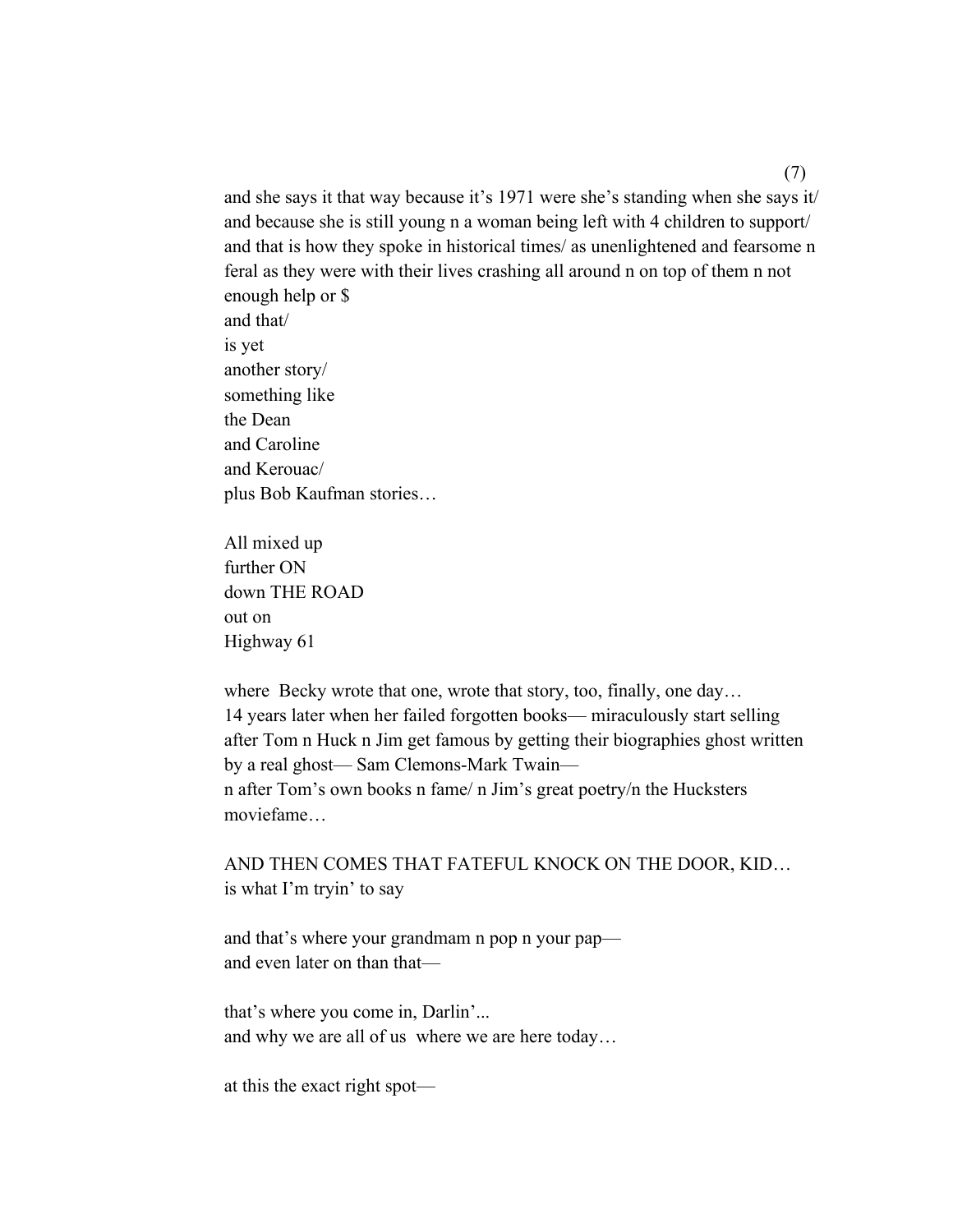good n bad where the Twains all meet

**THE POET SPEAKS:** *I come at all of this, at all of this poetry business by way of theatre, by way of Sophocles and Shakespeare, I reckon, but also B. Brecht and the idea of the estrangement effect applied to poetry. And by way of Chomsky's dictum that the only real difference between a dialect and a Language is that the Language has an army and a navy. And by way of Charles Olson's Projective Verse essay which also gave me another permission, I felt, to do what I wanted to do, which was to create little engaging, strange and absurd Shepardish stage monologues. Because I also come at this all by way of failure. I'm a failed actor, a failed stage director, a failed play-writer. NOT totally failed, but ---failed anyway. I made a living here n there, but finally, it got too hard...Poetry--- I can do. I can AFFORD to do it. Failure doesn't really matter. Failure is the nature of the business of living and getting on with living and writing poetry. ---(I recently had a run of 48 consecutive rejections. Ha!, I said, then cried into my pillow. Sob. --- As an old failed actor, I can tell you that your feelings are fickle, so don't put your hearts into ALL of them, Kids. GET ON WITH IT! IT'LL BE OVER SOON ENOUGH. "ROSEBUDS", RIGHT? ---). "Fail better", says Beckett, another great stage-poet. And I can take my time while living the menial life with poetry. Years of time. These three poems, like a lot of my pieces, have hung around in my notebooks for 10, 20, 40 years until I forgot them, and then came a day that's not too long ago and --- I rediscovered them, thinking , O, what's this!, and then I attached a new ankle bone to an old leg bone.... And, here we all are. Entertained, with a little spicy mustard on it, I HOPE. --- (And this seems like a good place to end because I am getting to be an old man and I COULD go on. And on. And on.) Is everybody confused enough? Cause that's a good place to be, too, I think. Let the piece itself tell you to do things you'd never think of doing on your own, I think Olson said that---? Right?*

*XO.*

Recent or soon to be recent publications include: Aji magazine, The Decadent Review, Class Collective Magazine, Black Scat Review #25, Qwerty magazine, Incessant Pipe word press, and Millennial Pulp magazine.

**AUTHOR BIO:** His alias since birth has been David Earl Williams, D'Earl to some of his friends. Sometimes he's "Hey you! --- No! --- The Other guy!..." He is a grandson of a graduate of Leavenworth at Kansas with a federal degree in Moonshine. --- And the necessary matching majors in Poverty Studies and Existential Angst.